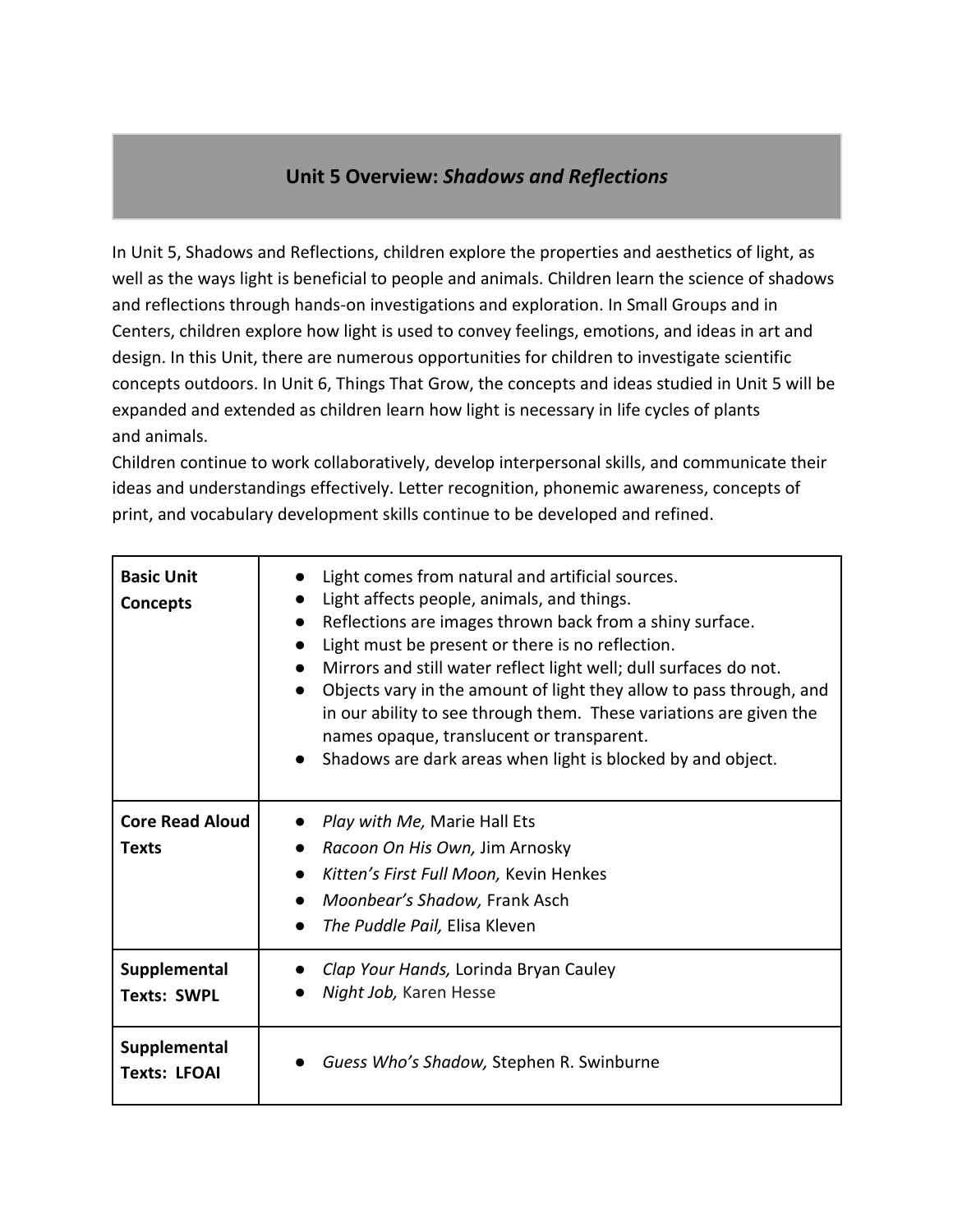| Supplemental<br><b>Texts: Math</b>                                   | <b>Five Creatures, Emily Jenkins</b><br>$\bullet$<br>Tall Tall Tree, Fredricks and Wallace (in original book list<br>distributed in August 2018, this book was mistitled The Tall Tree)<br>The Napping House, Audrey Wood and Don Wood<br>$\bullet$<br>Whose Shadow is This?, Claire Berge                                                                                                                                                                                                                                                                                                                                                                                                                                                                                                                                                                                                                                                                                                                                                                                                                                                                                                                                                                                                                                                                                                                                                                                                                       |
|----------------------------------------------------------------------|------------------------------------------------------------------------------------------------------------------------------------------------------------------------------------------------------------------------------------------------------------------------------------------------------------------------------------------------------------------------------------------------------------------------------------------------------------------------------------------------------------------------------------------------------------------------------------------------------------------------------------------------------------------------------------------------------------------------------------------------------------------------------------------------------------------------------------------------------------------------------------------------------------------------------------------------------------------------------------------------------------------------------------------------------------------------------------------------------------------------------------------------------------------------------------------------------------------------------------------------------------------------------------------------------------------------------------------------------------------------------------------------------------------------------------------------------------------------------------------------------------------|
| <b>Supplemental</b><br><b>Texts: Outdoor</b><br><b>Learning</b>      | Come on Rain, Karen Hesse<br>Cradle In the Trees, Patricia Brennan Demuth<br>Zinnia's Flower Garden, Monica Wellington                                                                                                                                                                                                                                                                                                                                                                                                                                                                                                                                                                                                                                                                                                                                                                                                                                                                                                                                                                                                                                                                                                                                                                                                                                                                                                                                                                                           |
| <b>Maine Early</b><br><b>Learning</b><br><b>Standards</b><br>(MELDS) | A Note Regarding the Maine Early Learning Standards:<br>In the course of a quality early learning classroom, every minute of the<br>day is focused on providing support to young children. In PreK for ME,<br>intentional activities are designed to address each child's unique<br>development, as well as the development of the classroom community.<br>The MELDS Standards for Social & Emotional Development and Standards<br>for Approaching Learning are embedded in the curriculum design,<br>approach, and pedagogy. While some of these standards may be<br>highlighted in particular lessons, facets of these standards are embedded<br>in all minutes of the day to support each developing whole child.<br><b>Standards for Social &amp; Emotional Development</b><br><b>Emotional Development</b><br><b>Emotional Development- Self Concept</b><br>MELDS.SED.ED.SC.PS.1<br>Has an awareness of self as having certain abilities, characteristics,<br>preferences and rights<br>MELDS.SED.ED.SC.PS.2<br>Demonstrates self-direction by making choices among peers,<br>activities and materials<br>MELDS.SED.ED.SC.PS.3<br>Takes on new tasks and improves skills with practice<br>MELDS.SED.ED.SC.PS.4<br>Initiates actions or activities with peers<br>MELDS.SED.ED.SC.PS.5<br>Expresses delight over a successful project and want others to like<br>it too<br>MELDS.SED.ED.SC.PS.6<br>Demonstrates confidence in own abilities and delights in the<br>mastery of a skill<br>MELDS.SED.ED.SC.PS.7 |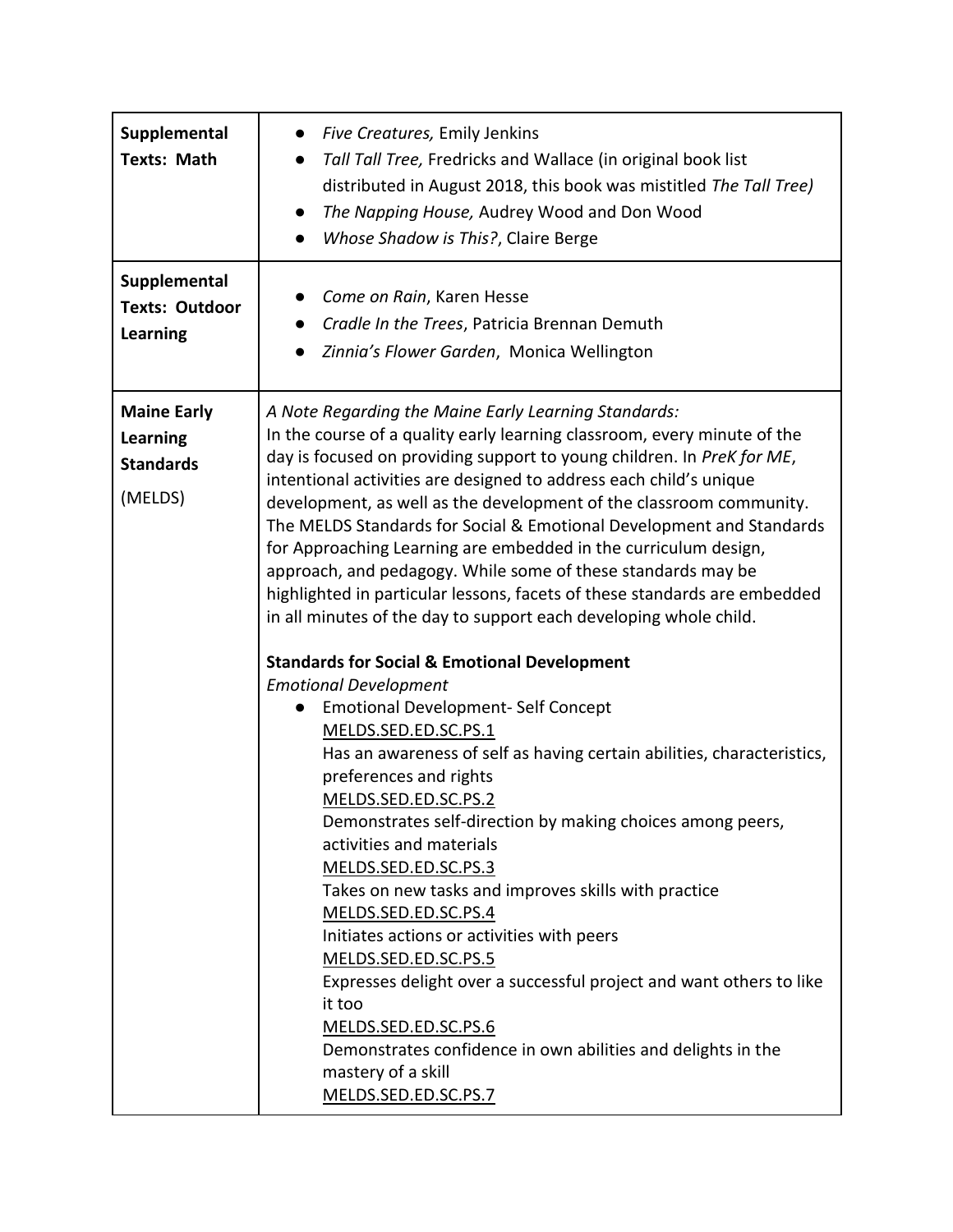| Demonstrates an understanding of and follows through with basic<br>responsibilities                                                                                      |
|--------------------------------------------------------------------------------------------------------------------------------------------------------------------------|
| <b>Emotional Development-Self-Regulation</b><br>MELDS.SED.ED.SR.PS.1<br>Expresses self in safe and appropriate ways through words and<br>actions<br>MELDS.SED.ED.SR.PS.2 |
| Seeks peaceful resolutions to conflict                                                                                                                                   |
| MELDS.SED.ED.SR.PS.3<br>Stops and listens to instructions before jumping into activity, with<br>guidance                                                                 |
| MELDS.SED.ED.SR.PS.4<br>Follows rules and routines                                                                                                                       |
| MELDS.SED.ED.SR.PS.5<br>Respects the rights and property of others                                                                                                       |
| MELDS.SED.ED.SR.PS.6<br>Uses materials appropriately                                                                                                                     |
| MELDS.SED.ED.SR.PS.7<br>Is able to share materials or caregiver's/teacher's attention                                                                                    |
| MELDS.SED.ED.SR.PS.8                                                                                                                                                     |
| Can wait for turn in simple game or use of equipment<br>MELDS.SED.ED.SR.PS.9                                                                                             |
| Accepts consequences of own actions<br>MELDS.SED.ED.SR.PS.10                                                                                                             |
| Regulates own emotions and behaviors<br>MELDS.SED.ED.SR.PS.11                                                                                                            |
| Refrains from disruptive, aggressive, angry or defiant behaviors<br>MELDS.SED.ED.SR.PS.12                                                                                |
| Asks what and why questions to understand effects of behavior                                                                                                            |
| <b>Emotional Development-Sympathy and Empathy</b><br>MELDS.SED.ED.SE.PS.1                                                                                                |
| Expresses empathy for others                                                                                                                                             |
| MELDS.SED.ED.SE.PS.2<br>Comforts physically hurt or emotionally upset child through                                                                                      |
| appropriate words or actions<br>MELDS.SED.ED.SE.PS.3                                                                                                                     |
| Labels own emotions and, increasingly, the emotions of others<br>MELDS.SED.ED.SE.PS.4                                                                                    |
| Demonstrates understanding of the consequences of own actions<br>on others                                                                                               |
| MELDS.SED.ED.SE.PS.5                                                                                                                                                     |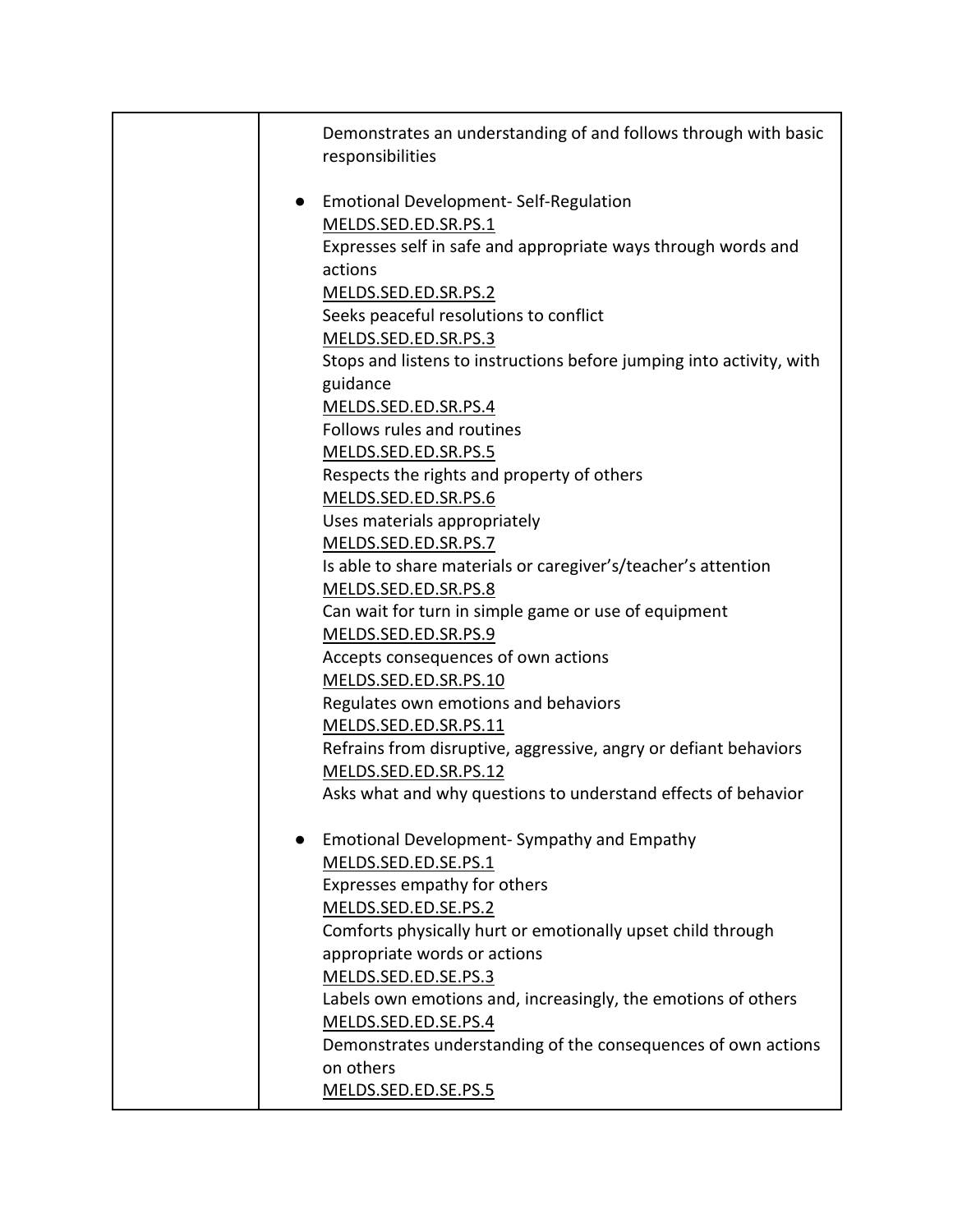| Understands the reasons for rules and routines within the group<br>and accepts them<br>MELDS.SED.ED.SE.PS.6<br>Asks "what" and "why" questions to understand effects of<br>behavior<br>MELDS.SED.ED.SE.PS.7<br>Shows progress in expressing feelings, needs, and opinions, in<br>difficult situations and conflicts, without harming self, others, or<br>property                                                                                                                                                                                                                                                                                                                                                                                                                                       |
|---------------------------------------------------------------------------------------------------------------------------------------------------------------------------------------------------------------------------------------------------------------------------------------------------------------------------------------------------------------------------------------------------------------------------------------------------------------------------------------------------------------------------------------------------------------------------------------------------------------------------------------------------------------------------------------------------------------------------------------------------------------------------------------------------------|
| <b>Emotional Development- Adapting to Diverse Settings</b><br>$\bullet$<br>MELDS.SED.ED.ADS.PS.1<br>Demonstrates ability to be flexible or adjust to routine or<br>unexpected changes including physical setting, daily schedule,<br>staffing and group size/ attendance<br>MELDS.SED.ED.ADS.PS.2<br>Adjusts to transitions from one activity setting to the next during<br>the day with appropriate emotions and behaviors<br>MELDS.SED.ED.ADS.PS.3<br>Anticipates with assistance what will be needed in diverse settings<br>MELDS.SED.ED.ADS.PS.4<br>Follows rules in diverse settings                                                                                                                                                                                                               |
|                                                                                                                                                                                                                                                                                                                                                                                                                                                                                                                                                                                                                                                                                                                                                                                                         |
| Social Development<br>Social Development- Building Relationships with Children<br>MELDS.SED.SD.BRC.PS.1<br>Participates cooperatively in large and small group activities<br>MELDS.SED.SD.BRC.PS.2<br>Participates in classroom and group routines<br>MELDS.SED.SD.BRC.PS.3<br>Uses different turn-taking strategies<br>MELDS.SED.SD.BRC.PS.4<br>Shows increasing abilities to use compromise and discussion in<br>play, and resolution of conflicts with peers<br>MELDS.SED.SD.BRC.PS.5<br>Develops consideration for the needs or interests of peers<br>MELDS.SED.SD.BRC.PS.6<br>Develops friendships with peers<br>MELDS.SED.SD.BRC.PS.7<br>Notices and comments on who is absent from routine group<br>settings<br>MELDS.SED.SD.BRC.PS.8<br>Shows concern for personal fairness within a peer group |
|                                                                                                                                                                                                                                                                                                                                                                                                                                                                                                                                                                                                                                                                                                                                                                                                         |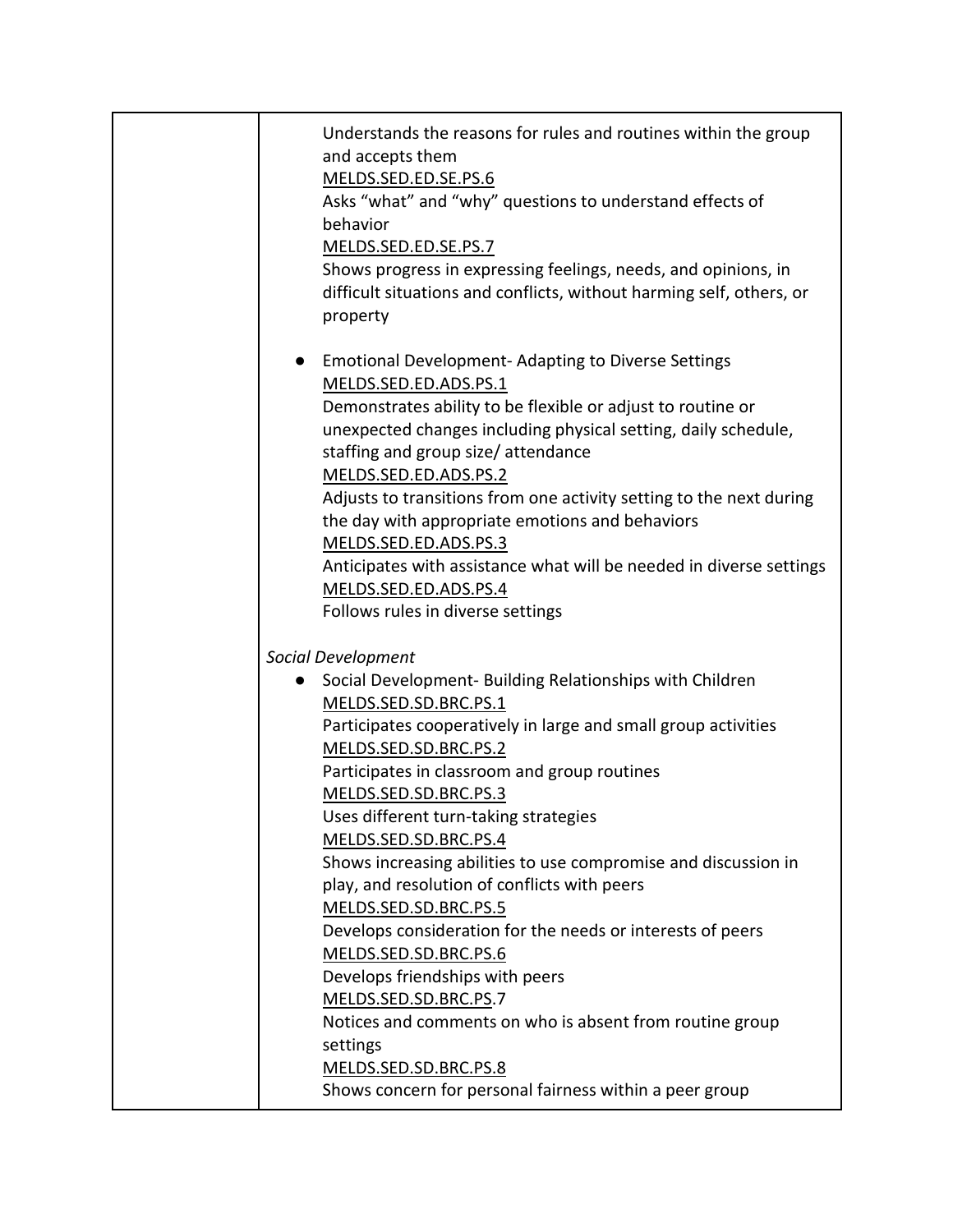| MELDS.SED.SD.BRC.PS.9<br>Defends own rights and the rights of others                                                                                               |
|--------------------------------------------------------------------------------------------------------------------------------------------------------------------|
| MELDS.SED.SD.BRC.PS.10                                                                                                                                             |
| Gives social support to others                                                                                                                                     |
| MELDS.SED.SD.BRC.PS.11<br>Demonstrates knowledge that fairness involves a recognition that<br>respects the needs of individuals as well as sharing and turn-taking |
| MELDS.SED.SD.BRC.PS.12                                                                                                                                             |
| Identifies and expresses self a part of several groups (e.g. family,                                                                                               |
| preschool class, faith community, etc.)<br>MELDS.SED.SD.BRC.PS.13                                                                                                  |
| Uses play to explore, practice and understand social roles                                                                                                         |
| MELDS.SED.SD.BRC.PS.14                                                                                                                                             |
| Joins in the middle of an on-going group activity with friends                                                                                                     |
| independently                                                                                                                                                      |
| MELDS.SED.SD.BRC.PS.15                                                                                                                                             |
| Invents and sets up activities that include more than one child                                                                                                    |
| MELDS.SED.SD.BRC.PS.16                                                                                                                                             |
| Gives social support to others                                                                                                                                     |
|                                                                                                                                                                    |
| Social Development- Respecting Similarities and Differences<br>MELDS.SED.SD.RSD.PS.1                                                                               |
| Names and accepts differences and similarities in preferences                                                                                                      |
| MELDS.SED.SD.RSD.PS.2                                                                                                                                              |
| Notices that other children might communicate differently or use                                                                                                   |
| different words for the same object                                                                                                                                |
| MELDS.SED.SD.RSD.PS.3                                                                                                                                              |
| Begins to examine a situation from others' perspective                                                                                                             |
| MELDS.SED.SD.RSD.PS.4                                                                                                                                              |
| Shows concern about personal fairness within a peer group                                                                                                          |
| <b>Standards for Approaching Learning</b>                                                                                                                          |
| <b>Initiative and Curiosity</b>                                                                                                                                    |
| MELDS.ATL.IC.PS.1                                                                                                                                                  |
| Initiates participation in a widening ranges of topics, ideas, and                                                                                                 |
| tasks                                                                                                                                                              |
| MELDS.ATL.IC.PS.2                                                                                                                                                  |
| Invents projects and works on them with little assistance                                                                                                          |
| MELDS.ATL.IC.PS.3                                                                                                                                                  |
| Wonders and asks questions about change in his/her world                                                                                                           |
| MELDS.ATL.IC.PS.4<br>Uses "wh" questions to get information a variety of topics (why,                                                                              |
| who, what, where and when)                                                                                                                                         |
|                                                                                                                                                                    |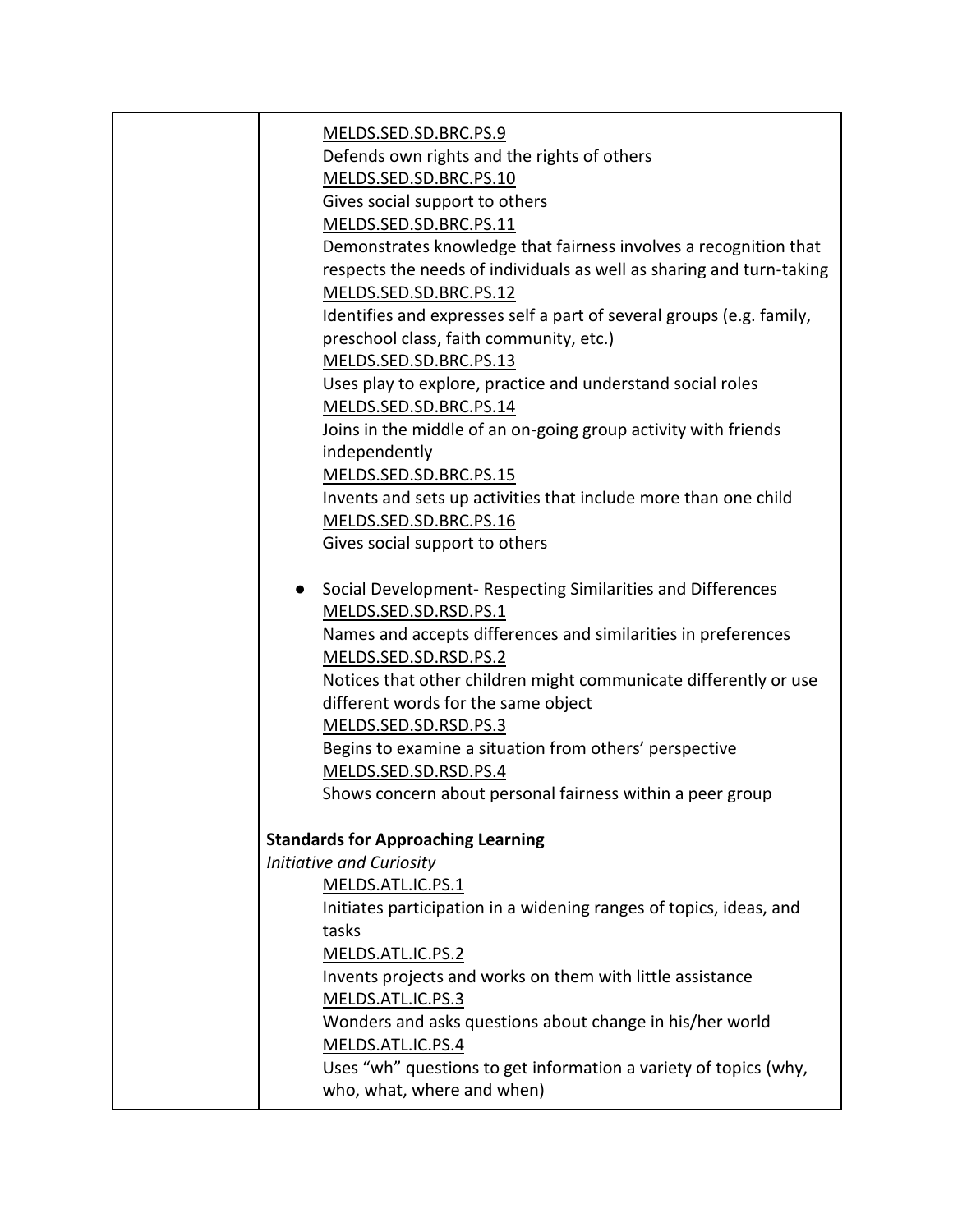| MELDS.ATL.IC.PS.5<br>Approaches tasks and activities with increasing flexibility,<br>imagination, and inventiveness<br>MELDS.ATL.IC.PS.6<br>Invents games and new activities                                                                                                                                                                                                                                                                                                                                                                                                                                                                                       |
|--------------------------------------------------------------------------------------------------------------------------------------------------------------------------------------------------------------------------------------------------------------------------------------------------------------------------------------------------------------------------------------------------------------------------------------------------------------------------------------------------------------------------------------------------------------------------------------------------------------------------------------------------------------------|
| Engagement & Persistence<br>MELDS.ATL.EP.PS.1<br>Persists in and completes an increasing variety of tasks, activities,<br>projects, and experiences despite frustrations<br>MELDS.ATL.EP.PS.2<br>Demonstrates resiliency and coping skills when faced with<br>challenges (i.e. concentrates despite distractions and/or<br>increasingly manages own level of frustration)<br>MELDS.ATL.EP.PS.3<br>Chooses to leave a project and returns to it later for completion or<br>elaboration<br>MELDS.ATL.EP.PS.4<br>Sets goals, develops plans, and completes tasks with increasing<br>independence<br>MELDS.ATL.EP.PS.5<br>Maintains concentration despite distractions |
| <b>Reflection &amp; Problem Solving</b><br>MELDS.ATL.RPS.PS.1<br>Predicts when something might be a problem or challenge<br>MELDS.ATL.RPS.PS.2<br>Makes predictions about what will happen next<br>MELDS.ATL.RPS.PS.3<br>Looks for more than one solution to a question, task, or problem<br>MELDS.ATL.RPS.PS.4<br>Applies prior experiences, senses, and knowledge to new learning<br>situations<br>MELDS.ATL.RPS.PS.5                                                                                                                                                                                                                                            |
| Considers and implements different approaches to carrying out a<br>task<br>MELDS.ATL.RPS.PS.6<br>Independently alters approach to tasks when initial approach does<br>not work<br>MELDS.ATL.RPS.PS.7<br>Discusses or documents important aspects of an experience and<br>identifies what was learned<br>MELDS.ATL.RPS.PS.8                                                                                                                                                                                                                                                                                                                                         |